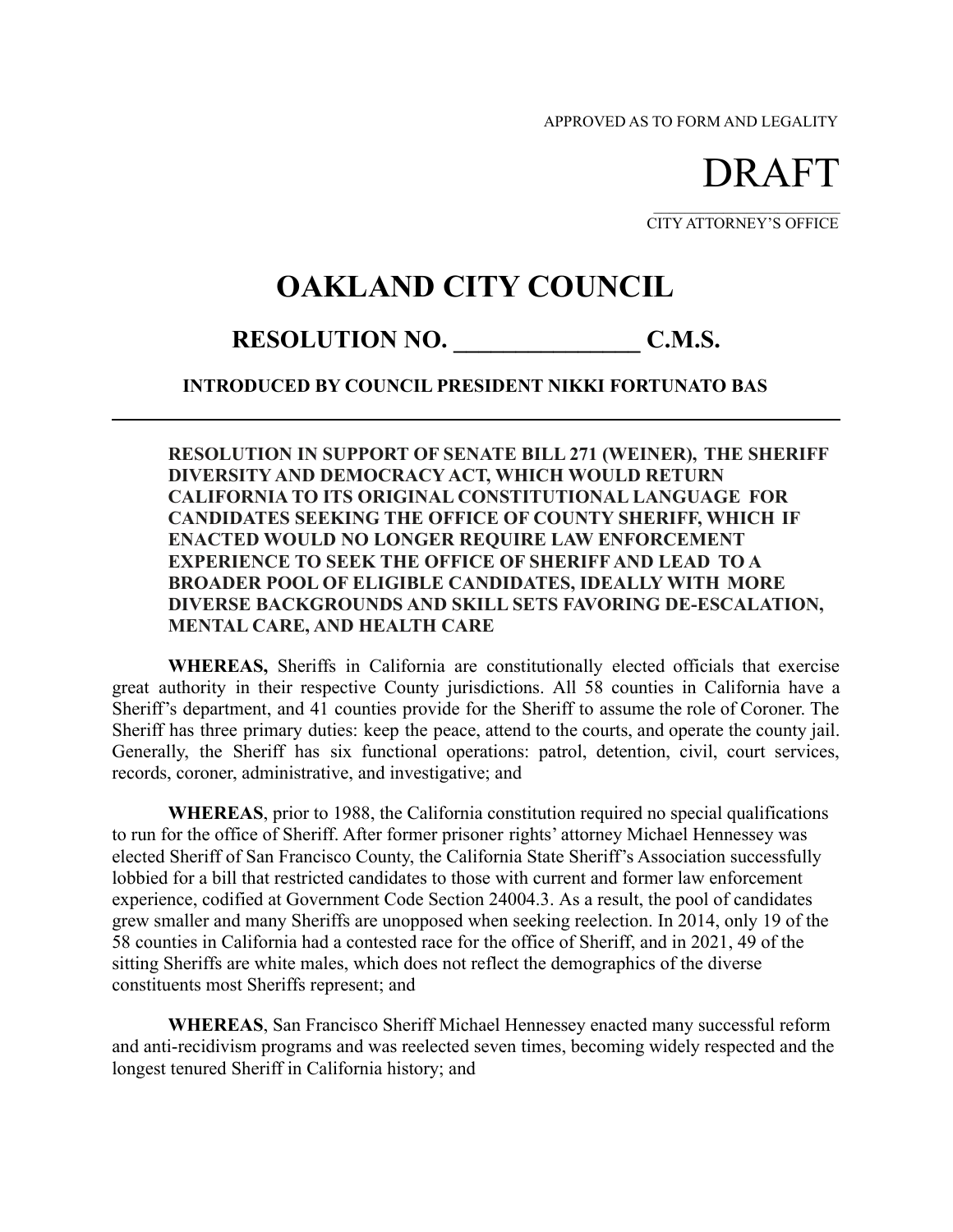**WHEREAS**, community protests against police brutality and violence -- which escalated following the murder of George Floyd in 2020 -- have overwhelmingly called for elected officials nationwide to reimagine public safety, by shifting some duties away from armed law enforcement to unarmed civilians, social workers, and mental health practitioners with expertise providing culturally- and trauma-informed responses; and

**WHEREAS**, several counties including Los Angeles, Santa Clara, and San Diego have created civilian oversight boards due to reports of horrific conditions in their jails, and misconduct by their Sheriff's department. In *Dibb v. County of San Diego* (1994), the California Supreme Court upheld the authority to create such boards; and

**WHEREAS**, the restrictions limiting candidates to those with law enforcement experience has resulted in Sheriffs that are generally not well suited to reimagining public safety, as they lack de-escalation training, rehabilitative and restorative justice backgrounds, and mental health crisis intervention training as development of these skills are typically not provided by police and sheriff's training academies; and

**WHEREAS**, Sheriffs in counties with larger populations manage thousands of employees, most of which are unarmed civilian employees. Such employees outnumber armed sworn employees in each of the 58 California counties, according to a 2020 article in the *Los Angeles Times*; and

**WHEREAS**, Sheriffs in California formally opposed the sanctuary protections provided by SB 54 (California Values Act) enacted into law in 2018, and many continue to cooperate with Immigrations and Customs Enforcement (ICE); and

**WHEREAS**, in 2017 Alameda County Sheriff Ahern invited The Oath Keepers to participate in his Urban Shield "war games" and allowed them to distribute propaganda. Members of The Oath Keepers have since been investigated and/or arrested by the FBI for participating in the January 6, 2021 "Trump Insurrection" challenging the certification of President Joe Biden's election results, according to a 2021 article in the *Washington Post*; and

**WHEREAS**, in July 2017, a woman gave birth alone while confined to solitary confinement at Santa Rita Jail, despite screaming for hours for medical attention. Alameda County and Sheriff Ahern are now the subject of a federal civil rights lawsuit, as reported in a 2018 article in the *East Bay Times*; and

**WHEREAS**, after paying \$149 million in just five years due to civil rights violations, sexual assault, excessive force, and killings, and due to resisting oversight and reform efforts, in 2020 the Board of Supervisors for the County of Los Angeles voted to explore removing Sheriff Villanueva and making the office of Sheriff an appointed position; and

**WHEREAS**, Sheriffs have resisted calls to release or socially distance inmates and employees suffering from COVID-19 outbreaks in their respective jails, even as their own jail staff began to suffer the negative health consequences of the coronavirus, including death. San Diego Sheriff Gore's response to the crisis has been to prioritize privatization of the county jail's health care services, which could eliminate 350 county employee positions, according to media reports; and